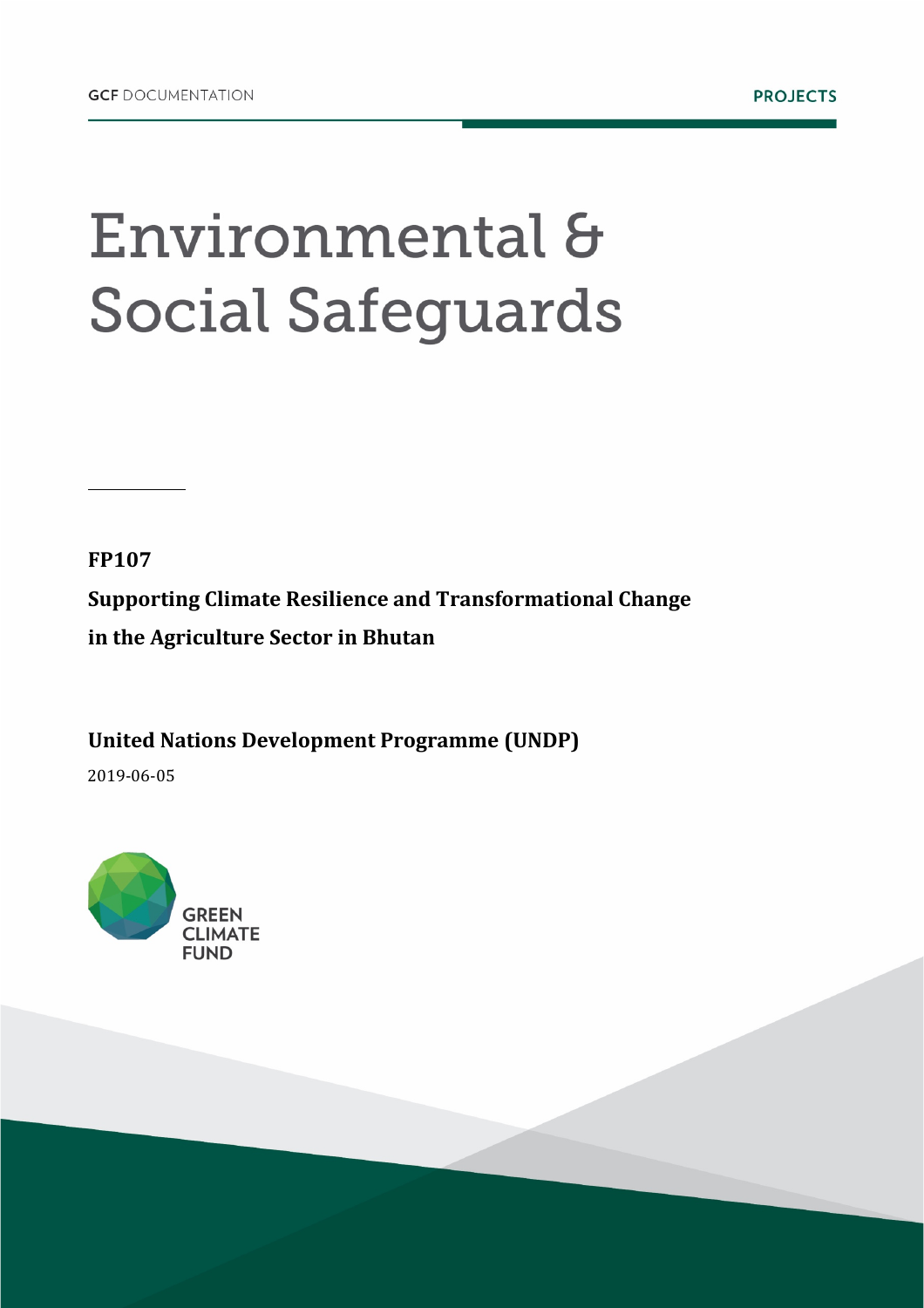## **Environmental and social safeguards report form pursuant to para. 17 of the IDP**

| Basic project or programme information                                                                       |                                                                                                                                                        |
|--------------------------------------------------------------------------------------------------------------|--------------------------------------------------------------------------------------------------------------------------------------------------------|
| <b>Project or</b><br>programme<br>title                                                                      | Supporting Climate Resilience and Transformational Change in the<br>Agriculture Sector in Bhutan                                                       |
| <b>Existence of</b><br>subproject(s)<br>to be<br>identified<br>after GCF<br><b>Board</b><br>approval         | N <sub>o</sub>                                                                                                                                         |
| <b>Sector (public</b><br>or private)                                                                         | Public                                                                                                                                                 |
| <b>Accredited</b><br>entity                                                                                  | United Nations Development Programme (UNDP)                                                                                                            |
| <b>Environmental</b><br>and social<br>safeguards<br>(ESS) category                                           | Category B                                                                                                                                             |
| Location -<br>specific<br>$location(s)$ of<br>project or<br>target country<br>or location(s)<br>of programme | Bhutan: Eight districts of Dagana, Punakha, Trongsa, Tsirang, Sarpang,<br>Samtse, Wangdue Phodrang and Zhemgang                                        |
|                                                                                                              |                                                                                                                                                        |
|                                                                                                              | <b>Environmental and Social Impact Assessment (ESIA) (if applicable)</b>                                                                               |
| Date of<br>disclosure on<br>accredited<br>entity's website                                                   | Wednesday, June 5, 2019                                                                                                                                |
| Language $(s)$ of<br>disclosure                                                                              | <b>English and Dzongkha</b>                                                                                                                            |
| <b>Explanation on</b><br>language                                                                            | Both English and Dzongkha are the official languages                                                                                                   |
| Link to<br>disclosure                                                                                        | http://www.bt.undp.org/content/bhutan/en/home/library/environmente<br>nergy/ESFM-for-support-climatge-resillience-and-transformational-<br>change.html |
| Other link(s)                                                                                                | NDA website: https://www.gnhc.gov.bt/en/?page_id=3484                                                                                                  |
| Remarks                                                                                                      | An ESIA consistent with the requirements for a Category B project is<br>contained in the ESMF.                                                         |
|                                                                                                              | <b>Environmental and Social Management Plan (ESMP) (if applicable)</b>                                                                                 |
| Date of<br>disclosure on<br>accredited<br>entity's website                                                   | Wednesday, June 5, 2019                                                                                                                                |
| Language(s) of<br>disclosure                                                                                 | English and Dzongkha                                                                                                                                   |